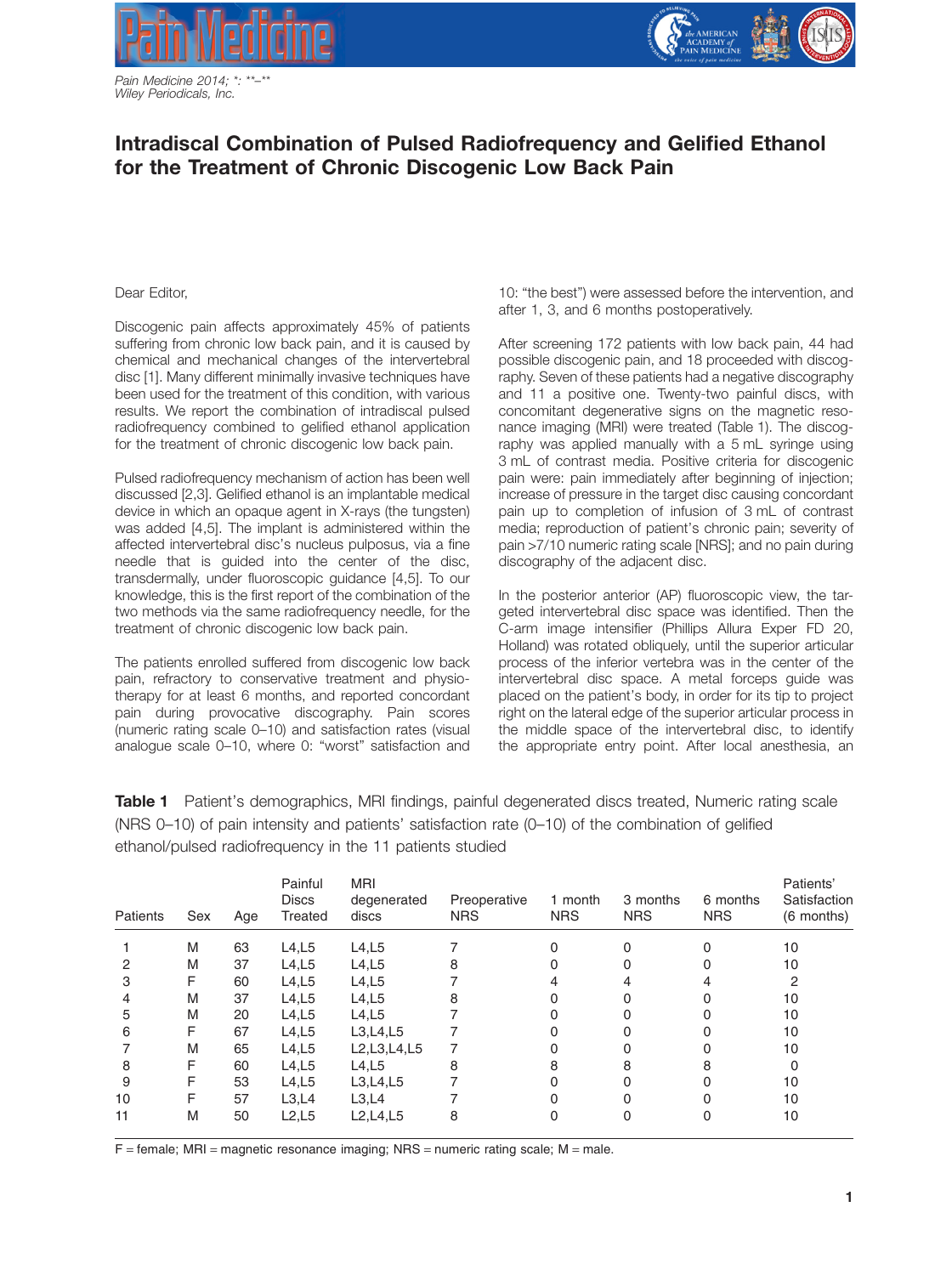## **Papadopoulos et al.**



**Figure 1** Gelified ethanol implant injection at the L4–L5 & L5–S1 intervertebral spaces.

introducer angiocath needle (16G, GST Corporation, UK) was inserted superficially until it was gripped from the tissues. It was then advanced under tunnel-view fluoroscopic guidance, with the needle tip aiming at the center of the disc, just lateral to the edge of the superior articular process. After stilette removal, the radiofrequency, sharp curved needle (sharped curved, 20 g, 150 mm or 200 mm, 20 mm active tip, Diros Tech, ON, Canada) was advanced slowly and carefully for about 3 cm, and then the depth and the direction of the needle were checked with a true lateral and AP views. The tip of the needle was introduced into the disc and advanced in the lateral view.

After final needle placement in the center of the disc, the stilette was removed and the electrode (TCH-15S, 20G reusable probe; D-466- 020- TCOWL, 20G single use probe, Diros Tech) was introduced into the RF needle. Pulsed radiofrequency (PRF) was applied (frequency 2 Hz, pulse width 10 ms, 60 V), for 20 minutes [3] using the OWL-URF-3AP (Diros Tech) generator. Then the electrodes were withdrawn and before the gelified ethanol (Discogel®, Gelscom, Hérouville-Saint-Clair, France) syringes were attached to the same RF needles, 1–1.5 mL of sterile N/S 0.9 % was injected into the disk. Gelified ethanol was then injected in small increments, under fluoroscopy, in a total time of 5 minutes (Figures 1 & 2). The volume of the implant injected in every disc was 1 mL. Then the stilettes were introduced again into the needles and left in place for 2 minutes before removal. All patients tolerated the procedure well, without serious procedural pain or discomfort that necessitated modification of analgesia. All patients were observed postoperatively for vital signs, pain, sensory and motor deficits, and were discharged after 6 hours.

Preoperative NRS ranged between 7 and 8 points on NRS 0–10. Nine of eleven patients (81.8%) had 100% pain reduction (Table 1) with 95% confidence interval of ±22.8. All patients reported no pain in deep pressure between the spinous processes immediately after the procedure, in contrast with the preoperative sensitivity to the same test.



**Figure 2** Fluoroscopic image of gelified ethanol implant injection into the nucleus of L4–L5 and L5–S1 intervertebral spaces.

The authors' idea of injecting gelified ethanol in combination with PRF for the management of discogenic pain was based on the mechanism of action of gelified ethanol. As soon as the implant is injected under fluoroscopy, in the center of the disc, it fills the annulus fibrosus tears and draws the water that already has been injected via the same RF needle, toward the center of the disc, due to the osmotic characteristics of ethanol, reinforcing in that way the nucleus pulposus [4,5]. Nine of the eleven patients studied with the combined technique showed excellent results immediately as well as 6 months postoperatively. However, findings represent a small number of patients and cannot be conclusive as for efficacy of the technique on pain and functional outcome.

Gelified ethanol implant combined to pulsed radiofrequency on intervertebral discs through the same radiofrequency needle, may represent a promising, minimally invasive technique to treat chronic discogenic pain. Further research is required in order to investigate the success rate and long-term outcome of the technique in comparison with other minimally invasive methods.

DIMITRIOS PAPADOPOULOS, MD, FIPP,\*† GEORGIA KOSTOPANAGIOTOU, MD, PhD,\* ANARGYROS LEMONIS, MD,† and CHRYSANTHI BATISTAKI, MD, PhD\* \**Second Department of Anesthesiology, School of Medicine, University of Athens, "Attikon" University Hospital, Athens;* † *Bioiatriki Group, Private Pain Clinic, Athens and Thessaloniki, Greece*